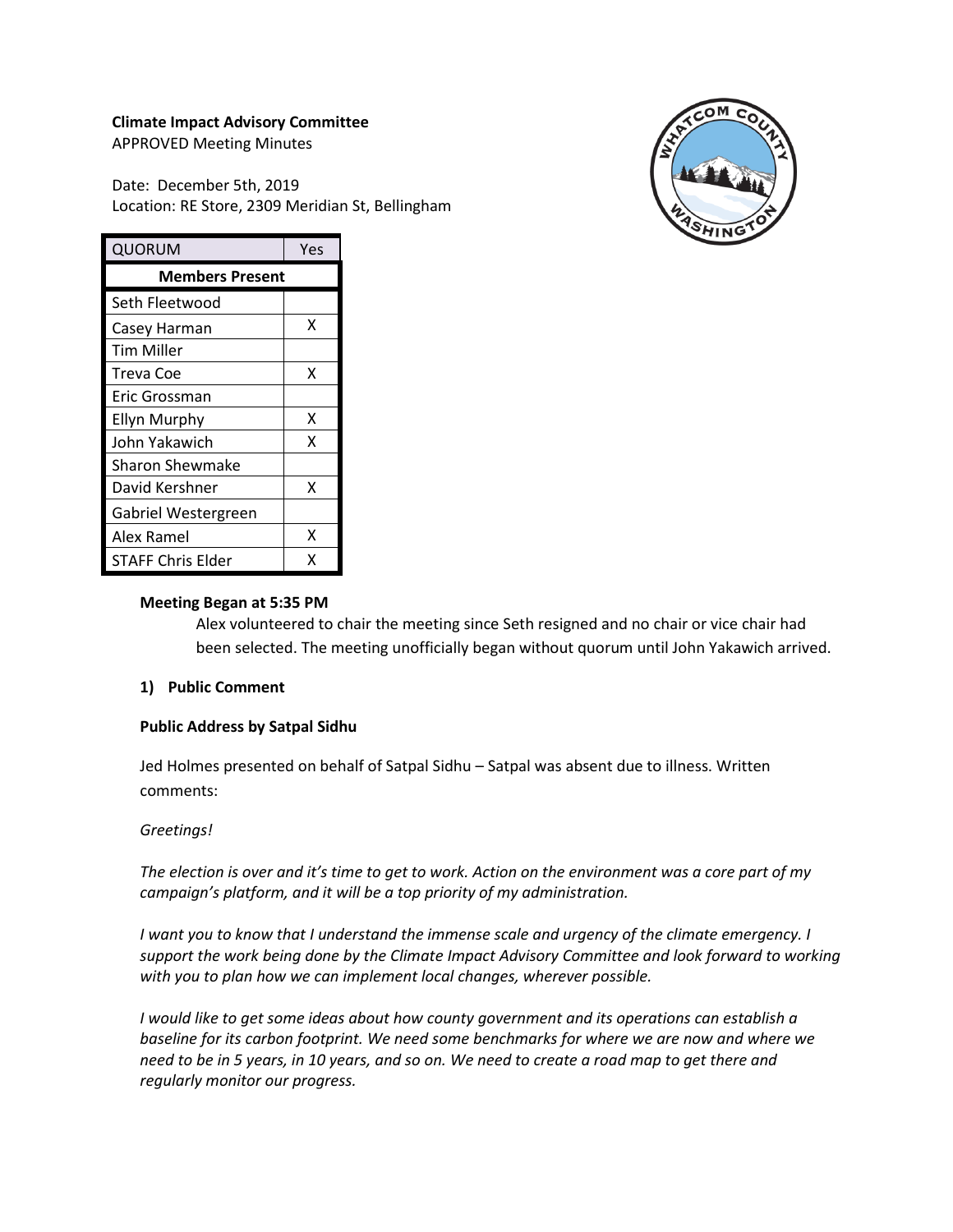*Also, I would like to organize a community-driven campaign to plant one million trees over next 5 years. I would like to see the students from elementary school to college get involved in this*  initiative. This is not just about getting plants in the ground; it is about getting people involved and *increasing their awareness about how individual decisions and actions impact our environment.* 

*I would appreciate your guidance and ideas on these two tasks.*

*Also, during the campaign I heard about the need to provide support to this committee. As I get to know the details of the budget and current programs and committees, I will be very open to see how we can get this committee the resources it needs to fulfill its mission.*

# 2) **Minutes**

Ellyn moved to approve the November meeting minutes and David seconded. The group voted unanimously to accept the minutes.

# **3) Election of Chair and Vice Chair.**

David nominated Ellyn as the chair, John seconded. The vote was unanimous, and Ellyn accepted.

Alex volunteered to be vice chair. The group voted unanimously to elect Alex as vice chair.

## **4) Working Group Discussion**

Discussion then turned to the working groups which were proposed at the last meeting in November.

The goal of the workgroup format is to help push forward the goals of the CIAC by utilizing the expertise of each committee member. Ellyn and Chris took a look at the committee responsibilities and goals – some of the scope of work will be done by Cascadia Consulting group as part of the contract, but their work does not cover all of the needs of the CIAC. The remainder may be able to be accomplished by CIAC members and other volunteers through the working groups.

The goals and responsibilities of the CIAC include:

- Provide input to policies and budget priorities
- Provide revisions to the Whatcom Comprehensive Plan
- Provide revisions to the Whatcom County land use regulations
- Provide Public Education on Climate Change, particularly local effects
- Make recommendations to County Council and Executive
- Update Climate Action Plan

In order to meet these goals members were encouraged to take ownership by volunteering on one of four subcommittees. It was noted that diversity is good on these working groups or subcommittees as people's opinions sometimes reflect their business objectives. The committee felt it is important that a minimum of two CIAC members be represented on each working group, who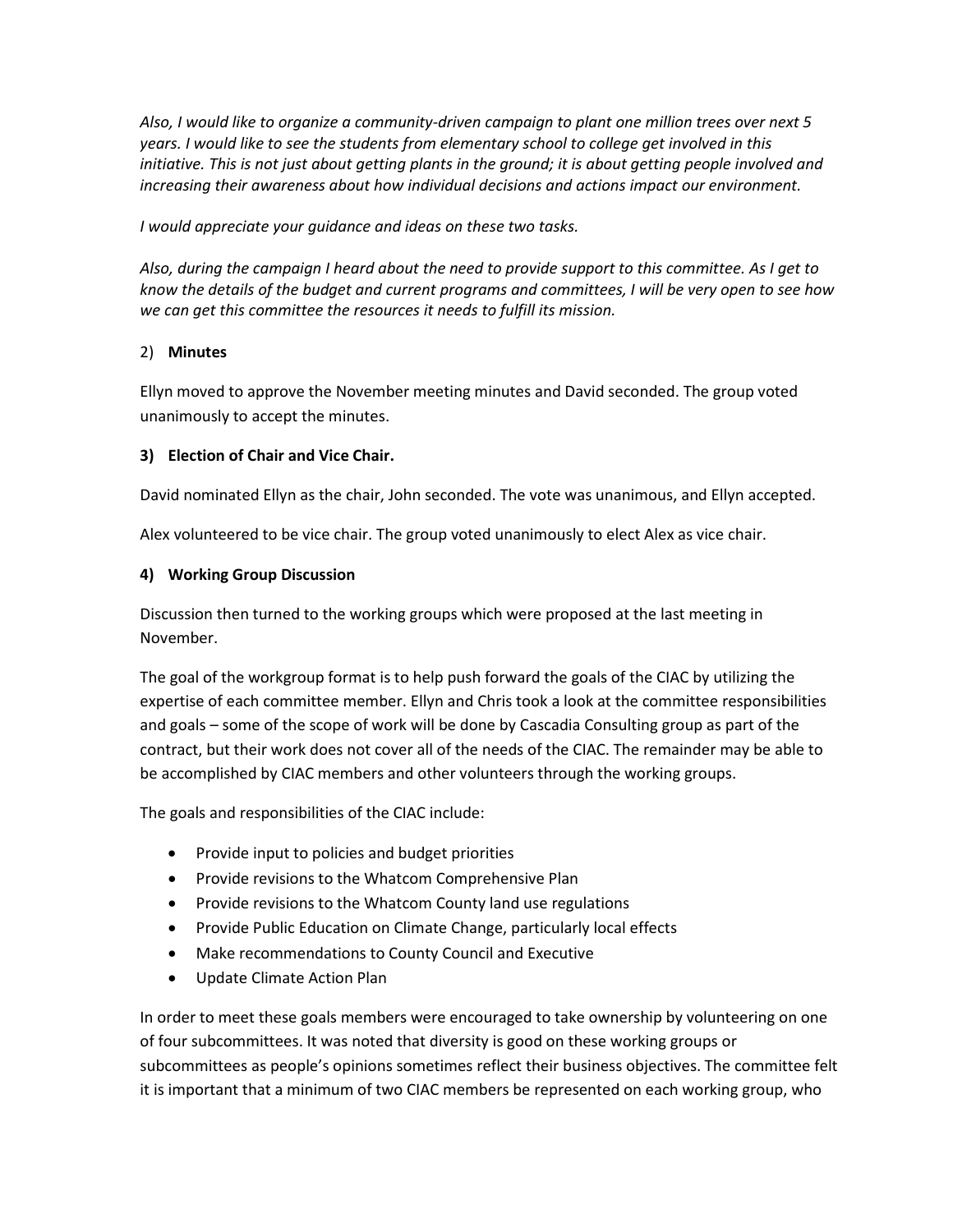can either lead or co-lead this effort, and also the members should invite community experts to participate on these working groups.

Ellyn mentioned there are good suggestions for strategies in tackling the multifaceted issues with climate change by looking at suggestions from the Community Research Project, the Bellingham Task Force report, as well as developing new strategies. The working groups should also consider shared benefits with other communities and demonstration projects. Demonstration projects enable testing of climate strategies and can show action on the part of the county to create resilient communities

One area that was brought up was to consider current policies and laws that may prevent innovative ideas. Demonstration projects can produce data to support changes in policies and procedures, both at the county and state level.

David asked about agriculture and what category it would fall under. Ellyn responded that it would be under the land use working group.

It was asked whether we require staff support on the working groups? Chris replied that it was not a requirement, and it would not really be possible for him to attend the extra meetings. He would try to attend some if he could. Chris also mentioned that it is not in the Cascadia Consulting group scope to update the Climate action plan. There is always a possibility to increase the scope (with added financial compensation) but they are currently only required to provide the science writeup, green house gas emissions inventory and a vulnerability assessment.

David asked about the Flagstaff Climate Action Plan and whether Cascadia Consulting did draft the plan. Chris confirmed that Cascadia Consulting Group did author that plan.

David asked about the size of the workgroups – what is the size we were looking for?

The question was directed at Eddy Ury who has served on several task force working groups of the Bellingham Climate Action Task Force including Land Use, and Energy Supply and Building Energy. He mentioned they met about 6 times over three or four months. Although the number varies, there were usually a minimum of two community experts who were not part of the actual task force.

Alex asked to make an amendment that two or three members on the subcommittee must contribute their expertise to the working groups, and who can then recruit community members as needed.

Alex moved to approve the structure of the work groups, David seconded. The vote was unanimous.

The four working groups are: Renewable Energy & Buildings; Transportation; Land Use, Ecosystems, Water, & Adaptation; and Communication & Community Engagement

Alex suggested adding working group updates to monthly agenda.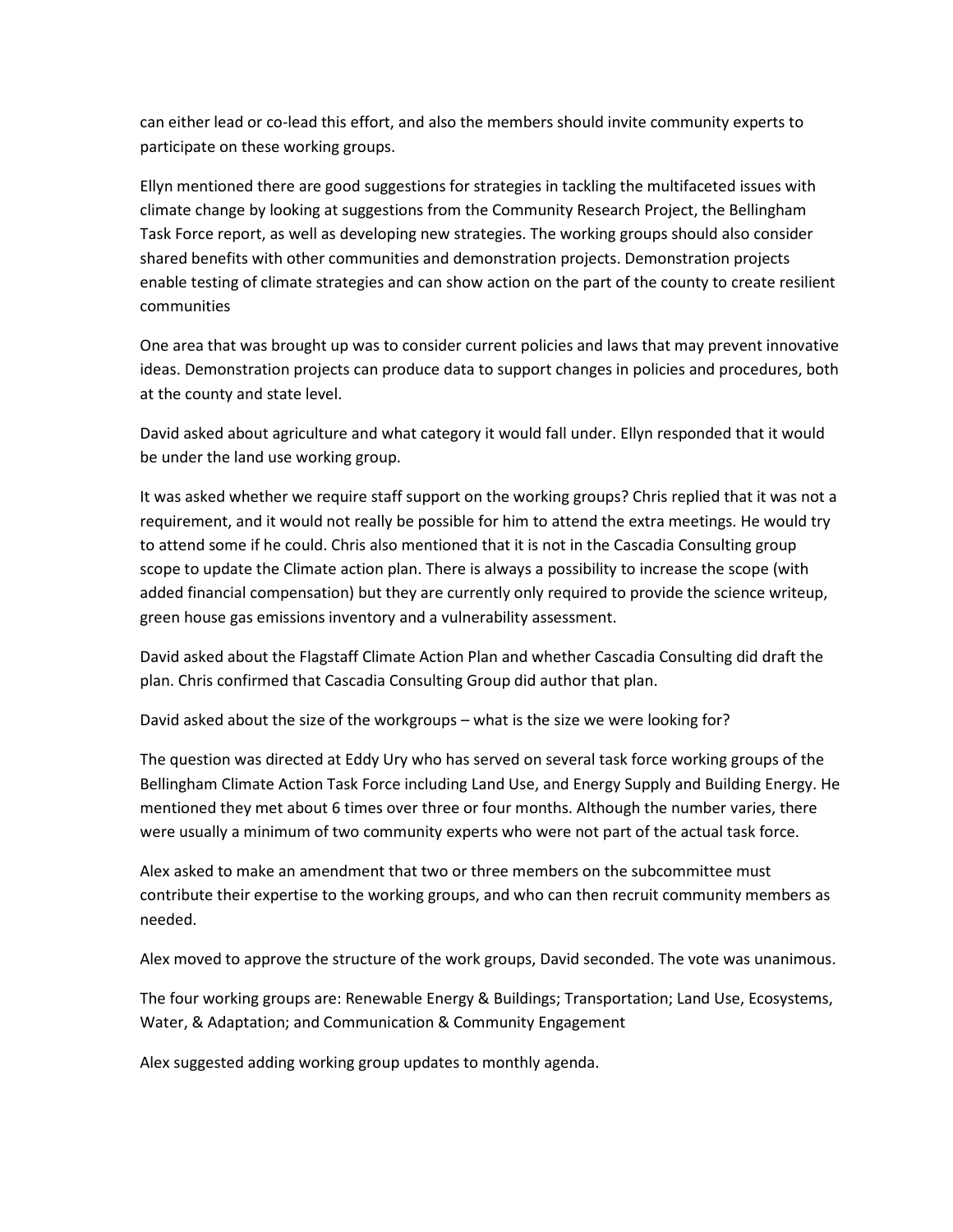## **5) Discussion on Science Summary comments**

Comments were provided to Chris by Ellyn, David, and Eric. There was concern that the high emissions scenarios were not highlighted, and the results were not expressed in clear, relatable examples. Air quality issues and wildfires need to be emphasized, because the poor air quality in Whatcom County during the summer of 2018 was due to wildfires in BC. Chris suggested rereading the 2007 climate plan to get an idea of what was proposed in 2007. Ellyn relayed that Eric felt the section on sea level rise needed to be completely rewritten. Chris mentioned that the greenhouse gas summary should be provided by the end of January, as well as the summary. The other parts (vulnerability assessment) will come later. Alex asked whether evaluation of the goals of the 2007 plan is on the consultant's list of tasks? Chris confirmed that it is.

### **6) Old and New business**

Climate Advisory vacancies are now on the website. The committee members were encouraged to let people know that the vacancies are available, both on the committee and potentially on the working groups.

### **7) Public Comment**

Bob Burr mentioned he was delighted to hear that Satpal says that we are in a climate emergency

Mike Skehan discussed the Whatcom County Ferry to Lummi Island (his letter is attached):

He provided an overview of the current dilemma facing Whatcom County regarding the Lummi Island Ferry. Currently the decisions appear to be based on business as usual practices, ignoring the need to get off carbon. Currently the project consists of a 65 million dollar terminal and new diesel ferry. The climate mandate from 2007 recommends a 40% reduction in carbon, but the current plan of doubling the ferry capacity will emit 2-3 times more carbon than the current ferry. He said that a hybrid/electric ferry would reduce carbon emissions versus a new larger diesel ferry and would allow for gradual transition to all-electric operation. The committee consensus was this was an issue of concern to the committee. It may be appropriate for this committee to provide a letter in support of an electric ferry.

Krista Rome introduced herself. She is currently on the food system committee for the county and is also an organic farmer and Clean Water Program Community Organizer at RE Sources . She mentioned she would be interested in serving on the ag-related working group of the Climate Impact Advisory Committee.

#### **8) Next meeting discussion topics**

Ellyn - possibly on the CIAC vacancies, expertise needs and applicant pool

John offered to organize a presentation by a BP representative about BP operations. Chris mentioned that this might be most beneficial to the Energy working group. This working group